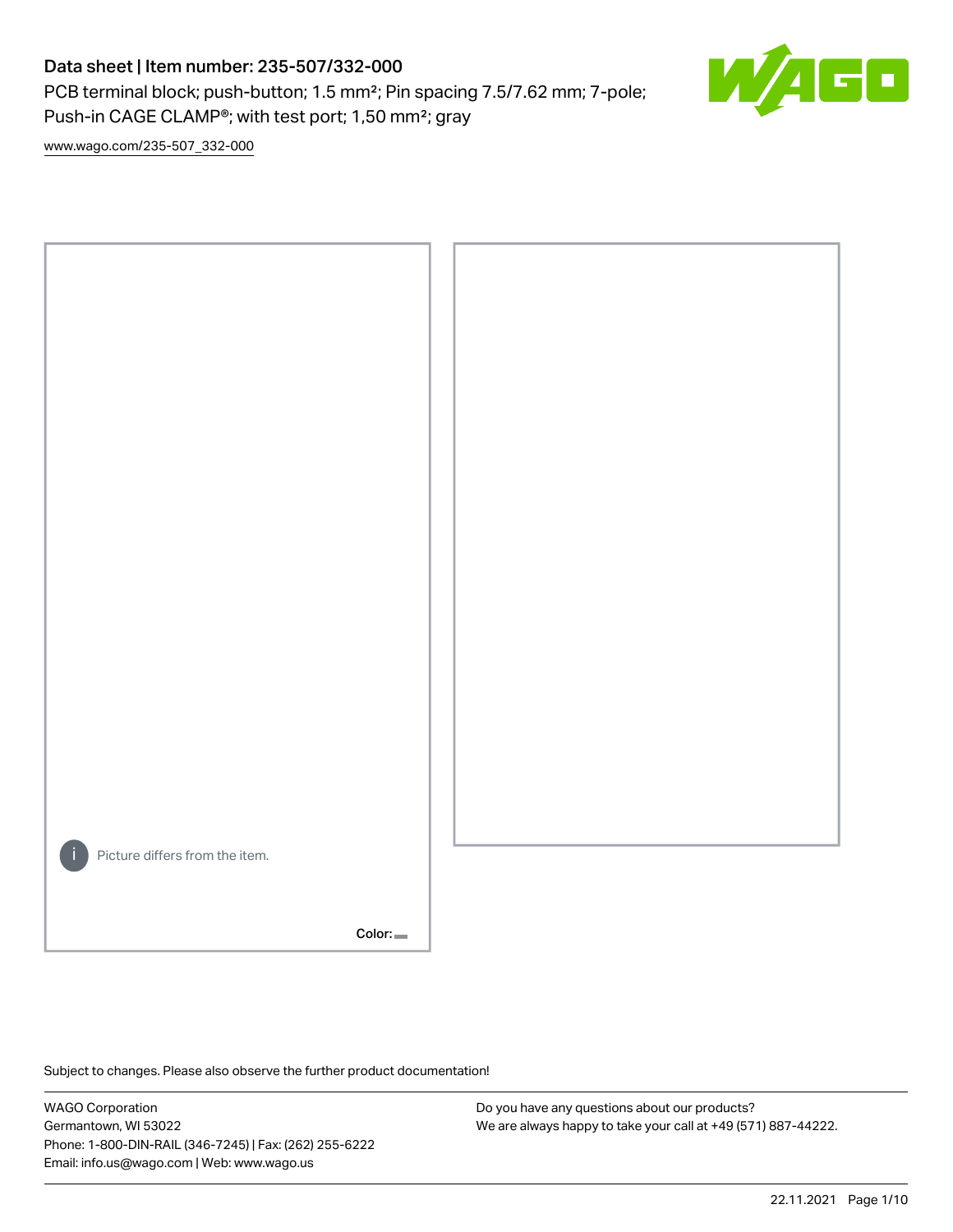

Dimensions in mm

 $L =$  (pole no. x pin spacing) + 1.5 mm

#### Item description

- **PCB terminal strips with push-buttons**
- **Push-in terminations of solid and ferruled conductors**
- $\blacksquare$ Convenient termination/removal of fine-stranded conductors via push-buttons
- Set to metric or inch pin spacing by compressing terminal strips or pulling them apart

Subject to changes. Please also observe the further product documentation!

WAGO Corporation Germantown, WI 53022 Phone: 1-800-DIN-RAIL (346-7245) | Fax: (262) 255-6222 Email: info.us@wago.com | Web: www.wago.us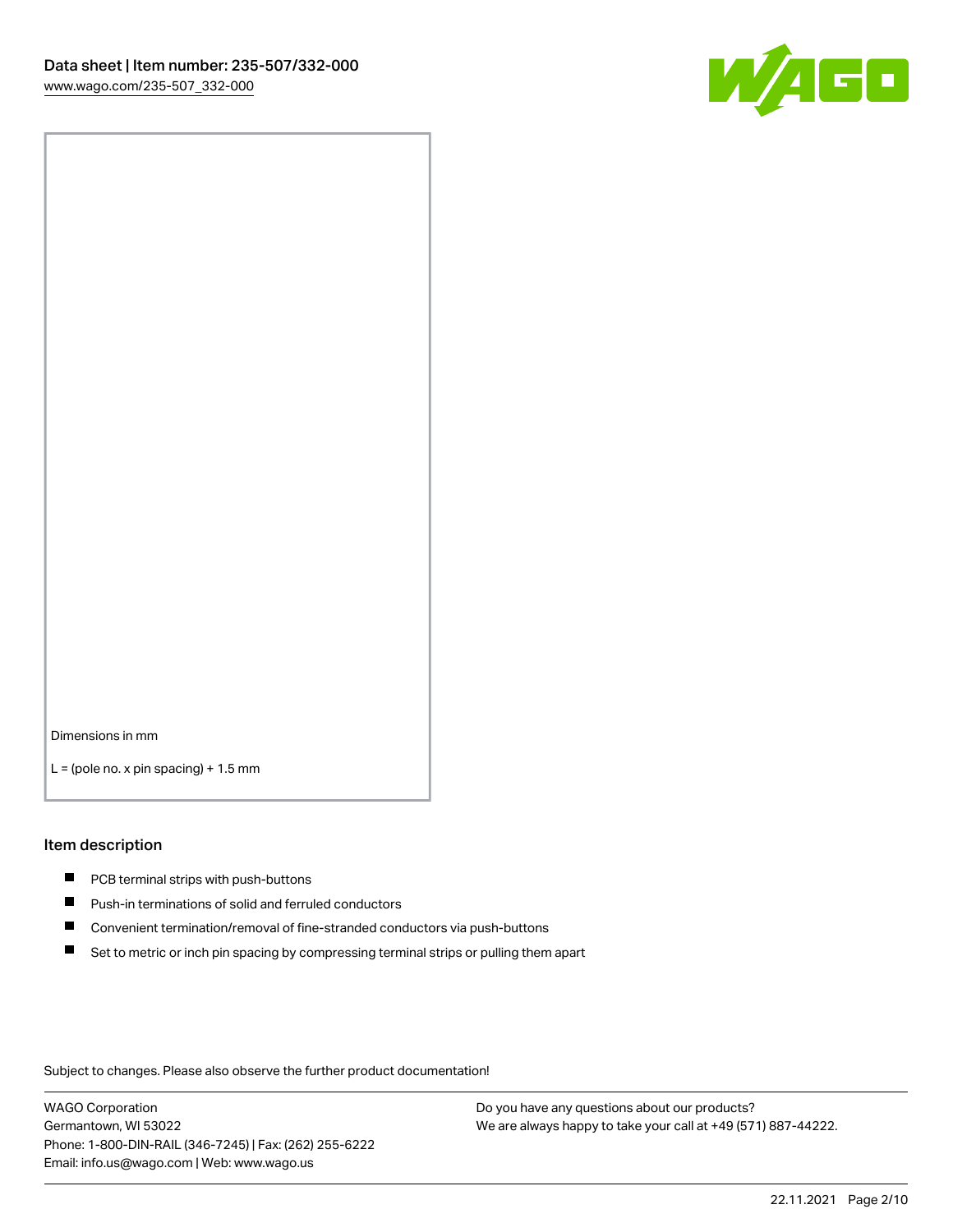

# Data

## Notes

| Variants: | Other pole numbers<br>Other colors |
|-----------|------------------------------------|
|           | Mixed-color PCB connector strips   |
|           | Direct marking                     |
|           | Versions for Exi                   |
|           |                                    |

## Electrical data

### IEC Approvals

| Ratings per                 | IEC/EN 60664-1                                            |
|-----------------------------|-----------------------------------------------------------|
| Rated voltage (III / 3)     | 400 V                                                     |
| Rated surge voltage (III/3) | 6 <sub>k</sub> V                                          |
| Rated voltage (III/2)       | 630 V                                                     |
| Rated surge voltage (III/2) | 6 <sub>kV</sub>                                           |
| Nominal voltage (II/2)      | 1000V                                                     |
| Rated surge voltage (II/2)  | 6 <sub>kV</sub>                                           |
| Rated current               | 17.5A                                                     |
| Legend (ratings)            | (III / 2) ≙ Overvoltage category III / Pollution degree 2 |

## UL Approvals

| Approvals per                  | UL 1059 |
|--------------------------------|---------|
| Rated voltage UL (Use Group B) | 300 V   |
| Rated current UL (Use Group B) | 10 A    |
| Rated voltage UL (Use Group D) | 300 V   |
| Rated current UL (Use Group D) | 10 A    |

### CSA Approvals

| Approvals per                   | CSA   |
|---------------------------------|-------|
| Rated voltage CSA (Use Group B) | 300 V |
| Rated current CSA (Use Group B) | 15 A  |

## Connection data

| Total number of connection points |  |
|-----------------------------------|--|
|-----------------------------------|--|

Subject to changes. Please also observe the further product documentation!

| <b>WAGO Corporation</b>                                | Do you have any questions about our products?                 |
|--------------------------------------------------------|---------------------------------------------------------------|
| Germantown, WI 53022                                   | We are always happy to take your call at +49 (571) 887-44222. |
| Phone: 1-800-DIN-RAIL (346-7245)   Fax: (262) 255-6222 |                                                               |
| Email: info.us@wago.com   Web: www.wago.us             |                                                               |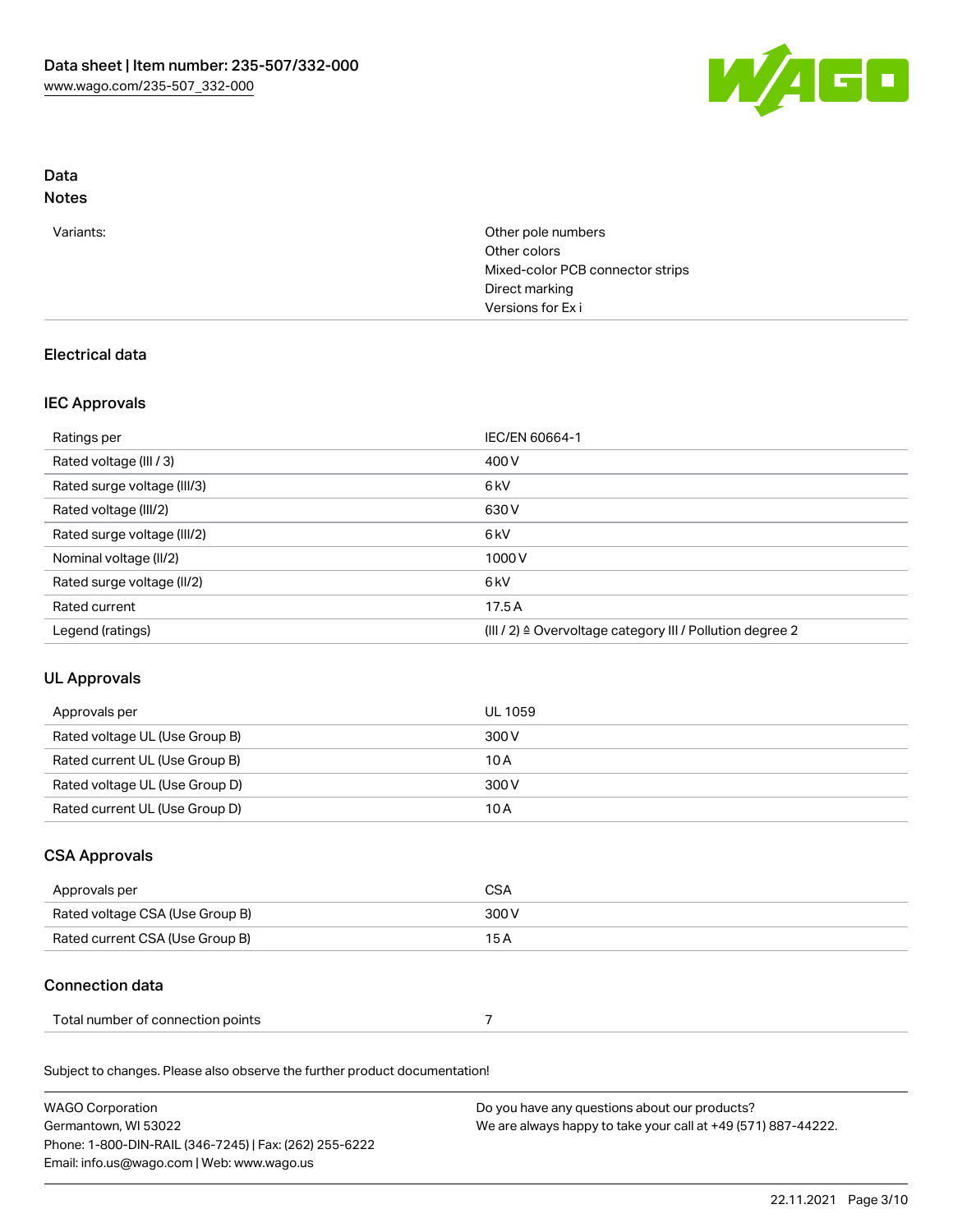[www.wago.com/235-507\\_332-000](http://www.wago.com/235-507_332-000)



| Total number of potentials |  |
|----------------------------|--|
| Number of connection types |  |
| Number of levels           |  |

### Connection 1

| Connection technology |
|-----------------------|
|-----------------------|

| Connection technology                             | Push-in CAGE CLAMP®                    |
|---------------------------------------------------|----------------------------------------|
| Actuation type                                    | Push-button                            |
| Solid conductor                                   | $0.21.5$ mm <sup>2</sup> / 20  14 AWG  |
| Fine-stranded conductor                           | $0.751.5$ mm <sup>2</sup> / 20  14 AWG |
| Fine-stranded conductor; with insulated ferrule   | $0.251$ mm <sup>2</sup>                |
| Fine-stranded conductor; with uninsulated ferrule | $0.251$ mm <sup>2</sup>                |
| Strip length                                      | $910$ mm $/0.350.39$ inch              |
| Conductor connection direction to PCB             | 0°                                     |
| Number of poles                                   |                                        |

### Physical data

| Pin spacing                          | 7.5/7.62 mm / 0.295/0.3 inch |
|--------------------------------------|------------------------------|
| Width                                | 54 mm / 2.126 inch           |
| Height                               | 19.1 mm / 0.752 inch         |
| Height from the surface              | 15.5 mm / 0.61 inch          |
| Depth                                | 12.5 mm / 0.492 inch         |
| Solder pin length                    | 3.6 <sub>mm</sub>            |
| Solder pin dimensions                | $0.4 \times 0.8$ mm          |
| Drilled hole diameter with tolerance | $1^{(+0.1)}$ mm              |

### PCB contact

| PCB Contact                         | THT                                      |
|-------------------------------------|------------------------------------------|
| Solder pin arrangement              | over the entire terminal strip (in-line) |
| Number of solder pins per potential |                                          |

### Material data

| Color                       | gray                              |
|-----------------------------|-----------------------------------|
| Material group              |                                   |
| Insulation material         | Polyamide (PA66)                  |
| Flammability class per UL94 | V0                                |
| Clamping spring material    | Chrome nickel spring steel (CrNi) |

Subject to changes. Please also observe the further product documentation!

| WAGO Corporation                                       | Do you have any questions about our products?                 |
|--------------------------------------------------------|---------------------------------------------------------------|
| Germantown, WI 53022                                   | We are always happy to take your call at +49 (571) 887-44222. |
| Phone: 1-800-DIN-RAIL (346-7245)   Fax: (262) 255-6222 |                                                               |
| Email: info.us@wago.com   Web: www.wago.us             |                                                               |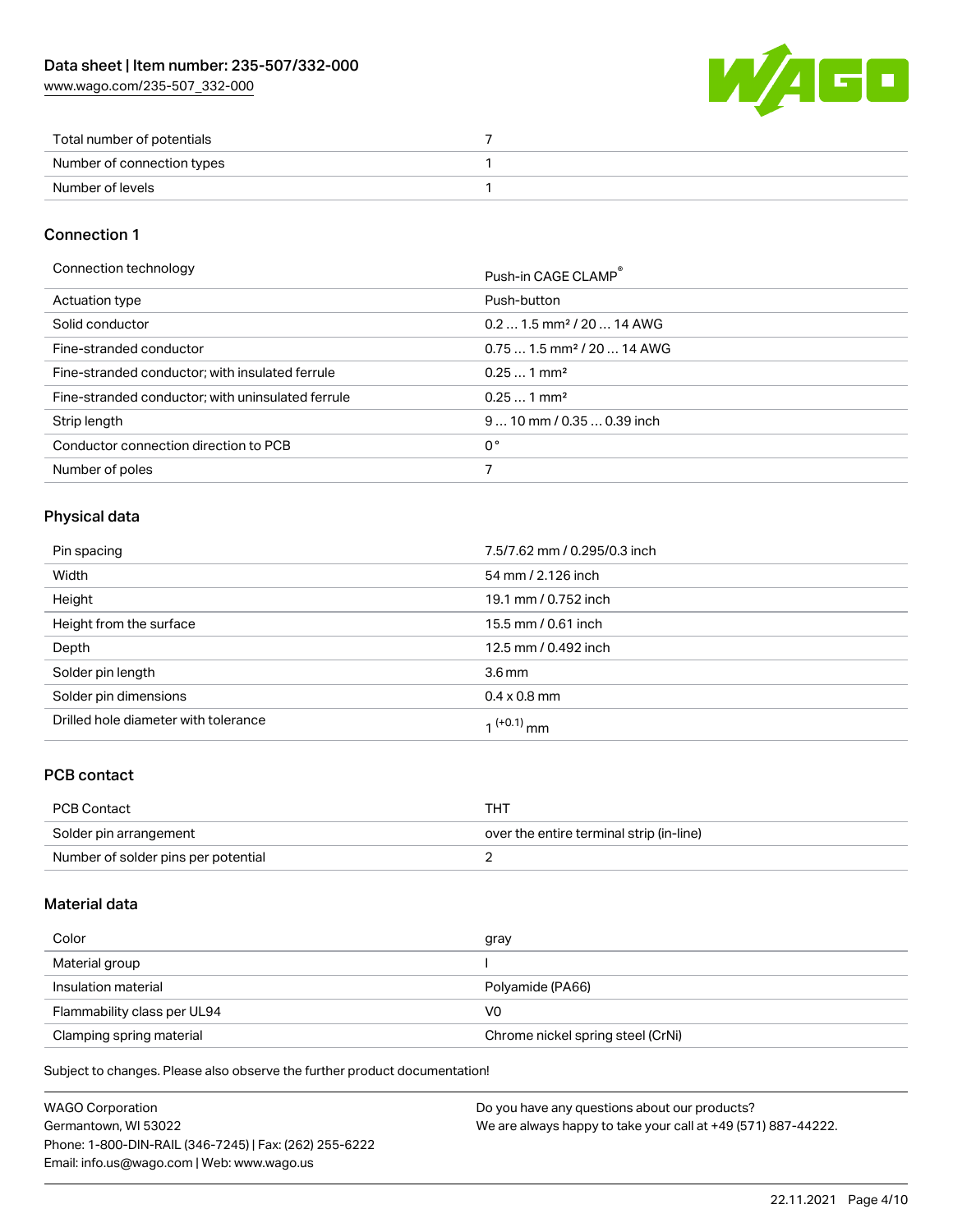[www.wago.com/235-507\\_332-000](http://www.wago.com/235-507_332-000)



| Contact material | Electrolytic copper ( $E_{\text{Cu}}$ ) |
|------------------|-----------------------------------------|
| Contact plating  | tin-plated                              |
| Fire load        | $0.13$ MJ                               |
| Weight           | 6.4 g                                   |
|                  |                                         |

### Environmental requirements

| Limit temperature range<br>-60 | $. +105 °C$ |
|--------------------------------|-------------|
|--------------------------------|-------------|

#### Commercial data

| Product Group         | 4 (Printed Circuit) |
|-----------------------|---------------------|
| PU (SPU)              | 80 (20) Stück       |
| Packaging type        | box                 |
| Country of origin     | <b>CH</b>           |
| <b>GTIN</b>           | 4044918830904       |
| Customs tariff number | 85369010000         |

#### Approvals / Certificates

#### UL-Approvals

|                          |                               |                          | Certificate |
|--------------------------|-------------------------------|--------------------------|-------------|
| Logo                     | Approval                      | Additional Approval Text | name        |
|                          | UL                            | $\overline{\phantom{a}}$ | E45172      |
| $\overline{\phantom{0}}$ | UL International Germany GmbH |                          |             |

#### Optional accessories

#### Ferrules **Ferrule**  $\overline{z}$ Item no.: 216-101 Ferrule; Sleeve for 0.5 mm² / AWG 22; uninsulated; electro-tin plated; silver-colored [www.wago.com/216-101](http://www.wago.com/216-101)  $\tilde{\Sigma}$ Item no.: 216-104 Ferrule; Sleeve for 1.5 mm² / AWG 16; uninsulated; electro-tin plated; silver-colored [www.wago.com/216-104](http://www.wago.com/216-104) ī Item no.: 216-106 Ferrule; Sleeve for 2.5 mm² / AWG 14; uninsulated; electro-tin plated; silver-colored [www.wago.com/216-106](http://www.wago.com/216-106) ī Item no.: 216-107

Subject to changes. Please also observe the further product documentation!

| <b>WAGO Corporation</b>                                | Do you have any questions about our products?                 |
|--------------------------------------------------------|---------------------------------------------------------------|
| Germantown, WI 53022                                   | We are always happy to take your call at +49 (571) 887-44222. |
| Phone: 1-800-DIN-RAIL (346-7245)   Fax: (262) 255-6222 |                                                               |
| Email: info.us@wago.com   Web: www.wago.us             |                                                               |

Ferrule; Sleeve for 4 mm² / AWG 12; uninsulated; electro-tin plated [www.wago.com/216-107](http://www.wago.com/216-107)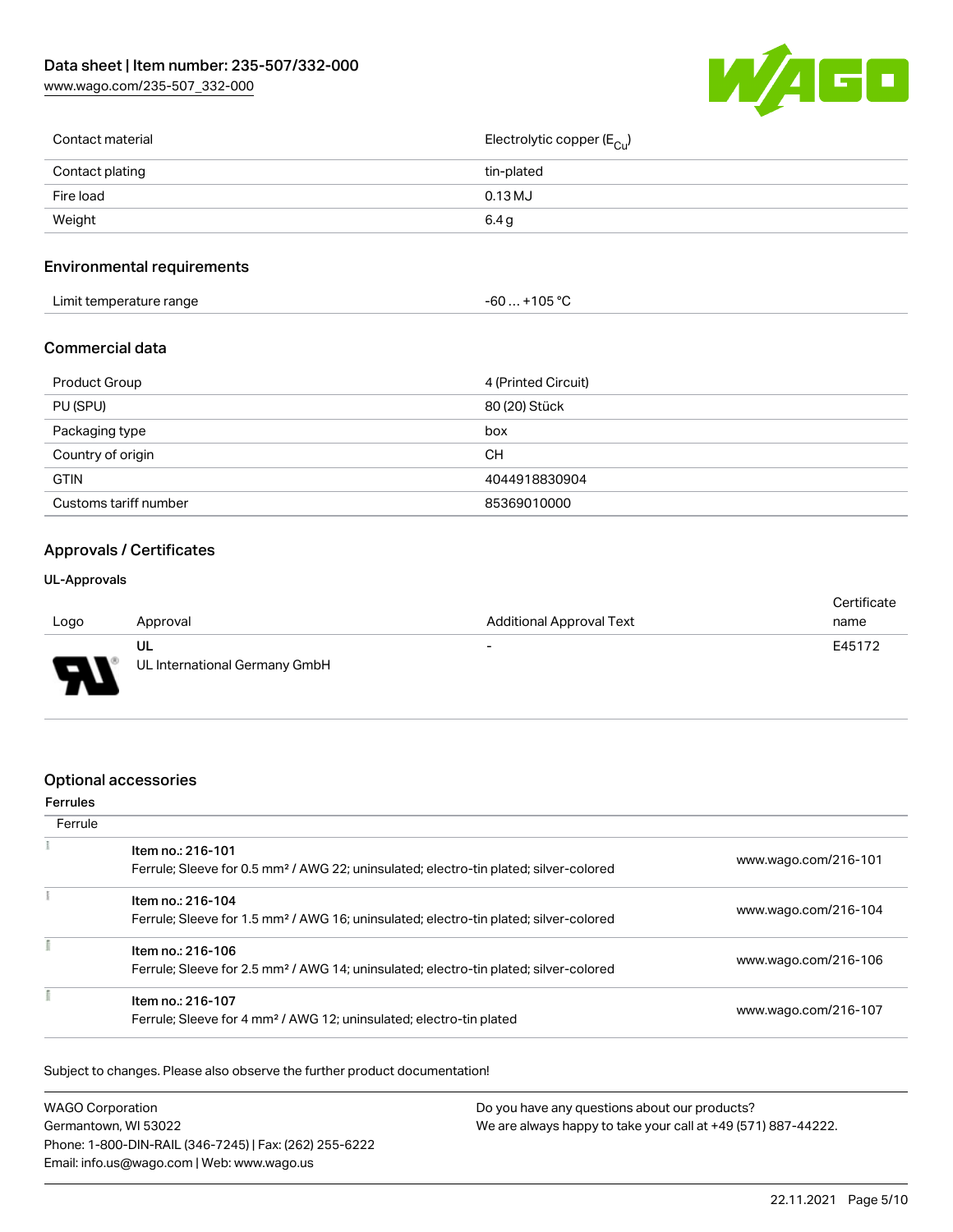[www.wago.com/235-507\\_332-000](http://www.wago.com/235-507_332-000)



| I | Item no.: 216-108<br>Ferrule; Sleeve for 6 mm <sup>2</sup> / AWG 10; uninsulated; electro-tin plated; silver-colored                                                               | www.wago.com/216-108 |
|---|------------------------------------------------------------------------------------------------------------------------------------------------------------------------------------|----------------------|
| I | Item no.: 216-109<br>Ferrule; Sleeve for 10 mm <sup>2</sup> / AWG 8; uninsulated; electro-tin plated                                                                               | www.wago.com/216-109 |
|   | Item no.: 216-102<br>Ferrule; Sleeve for 0.75 mm <sup>2</sup> / AWG 20; uninsulated; electro-tin plated; silver-colored                                                            | www.wago.com/216-102 |
|   | Item no.: 216-103<br>Ferrule; Sleeve for 1 mm <sup>2</sup> / AWG 18; uninsulated; electro-tin plated                                                                               | www.wago.com/216-103 |
| Π | Item no.: 216-110<br>Ferrule; Sleeve for 16 mm <sup>2</sup> / AWG 6; uninsulated; electro-tin plated; metallic brown                                                               | www.wago.com/216-110 |
|   | Item no.: 216-123<br>Ferrule; Sleeve for 1 mm <sup>2</sup> / AWG 18; uninsulated; electro-tin plated; silver-colored                                                               | www.wago.com/216-123 |
|   | Item no.: 216-122<br>Ferrule; Sleeve for 0.75 mm <sup>2</sup> / AWG 20; uninsulated; electro-tin plated; silver-colored                                                            | www.wago.com/216-122 |
|   | Item no.: 216-124<br>Ferrule; Sleeve for 1.5 mm <sup>2</sup> / AWG 16; uninsulated; electro-tin plated                                                                             | www.wago.com/216-124 |
|   | Item no.: 216-142<br>Ferrule; Sleeve for 0.75 mm <sup>2</sup> / 18 AWG; uninsulated; electro-tin plated; electrolytic copper; gastight<br>crimped; acc. to DIN 46228, Part 1/08.92 | www.wago.com/216-142 |
|   | Item no.: 216-132<br>Ferrule; Sleeve for 0.34 mm <sup>2</sup> / AWG 24; uninsulated; electro-tin plated                                                                            | www.wago.com/216-132 |
|   | Item no.: 216-121<br>Ferrule; Sleeve for 0.5 mm <sup>2</sup> / AWG 22; uninsulated; electro-tin plated; silver-colored                                                             | www.wago.com/216-121 |
|   | Item no.: 216-143<br>Ferrule; Sleeve for 1 mm <sup>2</sup> / AWG 18; uninsulated; electro-tin plated; electrolytic copper; gastight<br>crimped; acc. to DIN 46228, Part 1/08.92    | www.wago.com/216-143 |
|   | Item no.: 216-131<br>Ferrule; Sleeve for 0.25 mm <sup>2</sup> / AWG 24; uninsulated; electro-tin plated; silver-colored                                                            | www.wago.com/216-131 |
|   | Item no.: 216-141<br>Ferrule; Sleeve for 0.5 mm <sup>2</sup> / 20 AWG; uninsulated; electro-tin plated; electrolytic copper; gastight<br>crimped; acc. to DIN 46228, Part 1/08.92  | www.wago.com/216-141 |
|   | Item no.: 216-152<br>Ferrule; Sleeve for 0.34 mm <sup>2</sup> / AWG 24; uninsulated; electro-tin plated                                                                            | www.wago.com/216-152 |
|   | Item no.: 216-203<br>Ferrule; Sleeve for 1 mm <sup>2</sup> / AWG 18; insulated; electro-tin plated; red                                                                            | www.wago.com/216-203 |
| I | Item no.: 216-206<br>Ferrule; Sleeve for 2.5 mm <sup>2</sup> / AWG 14; insulated; electro-tin plated; blue                                                                         | www.wago.com/216-206 |
|   | Item no.: 216-207<br>Ferrule; Sleeve for 4 mm <sup>2</sup> / AWG 12; insulated; electro-tin plated; gray                                                                           | www.wago.com/216-207 |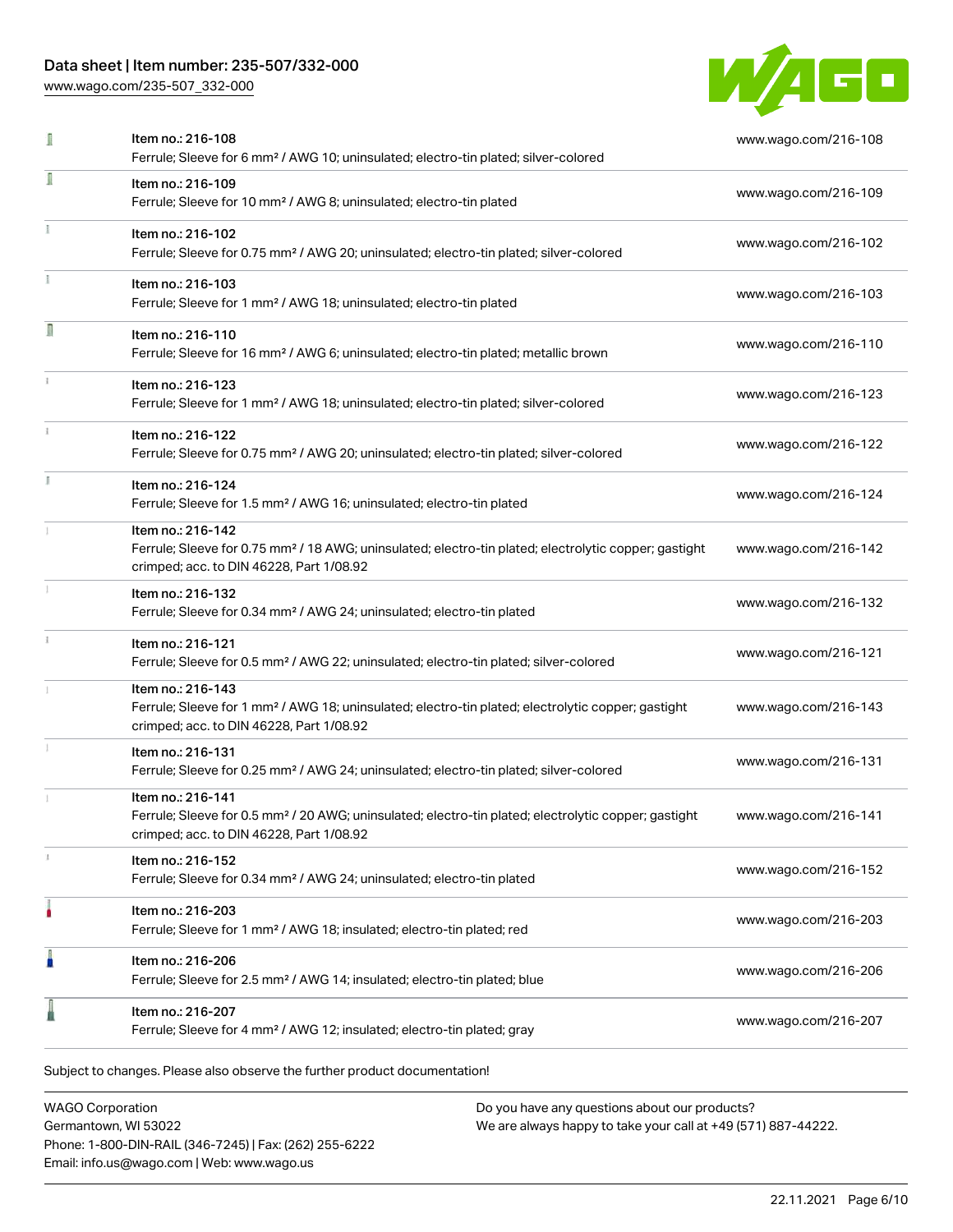[www.wago.com/235-507\\_332-000](http://www.wago.com/235-507_332-000)



| Item no.: 216-202<br>Ferrule; Sleeve for 0.75 mm <sup>2</sup> / 18 AWG; insulated; electro-tin plated; gray                                                                                                | www.wago.com/216-202 |
|------------------------------------------------------------------------------------------------------------------------------------------------------------------------------------------------------------|----------------------|
| Item no.: 216-151<br>Ferrule; Sleeve for 0.25 mm <sup>2</sup> / AWG 24; uninsulated; electro-tin plated                                                                                                    | www.wago.com/216-151 |
| Item no.: 216-204<br>Ferrule; Sleeve for 1.5 mm <sup>2</sup> / AWG 16; insulated; electro-tin plated; black                                                                                                | www.wago.com/216-204 |
| Item no.: 216-209<br>Ferrule; Sleeve for 10 mm <sup>2</sup> / AWG 8; insulated; electro-tin plated; red                                                                                                    | www.wago.com/216-209 |
| Item no.: 216-205<br>Ferrule; Sleeve for 2.08 mm <sup>2</sup> / AWG 14; insulated; electro-tin plated; yellow                                                                                              | www.wago.com/216-205 |
| Item no.: 216-144<br>Ferrule; Sleeve for 1.5 mm <sup>2</sup> / AWG 16; uninsulated; electro-tin plated; electrolytic copper; gastight<br>crimped; acc. to DIN 46228, Part 1/08.92; silver-colored          | www.wago.com/216-144 |
| Item no.: 216-208<br>Ferrule; Sleeve for 6 mm <sup>2</sup> / AWG 10; insulated; electro-tin plated; electrolytic copper; gastight crimped; www.wago.com/216-208<br>acc. to DIN 46228, Part 4/09.90; yellow |                      |
| Item no.: 216-201<br>Ferrule; Sleeve for 0.5 mm <sup>2</sup> / 20 AWG; insulated; electro-tin plated; white                                                                                                | www.wago.com/216-201 |
| Item no.: 216-223<br>Ferrule; Sleeve for 1 mm <sup>2</sup> / AWG 18; insulated; electro-tin plated; red                                                                                                    | www.wago.com/216-223 |
| Item no.: 216-210<br>Ferrule; Sleeve for 16 mm <sup>2</sup> / AWG 6; insulated; electro-tin plated; electrolytic copper; gastight crimped; www.wago.com/216-210<br>acc. to DIN 46228, Part 4/09.90; blue   |                      |
| Item no.: 216-241<br>Ferrule; Sleeve for 0.5 mm <sup>2</sup> / 20 AWG; insulated; electro-tin plated; electrolytic copper; gastight<br>crimped; acc. to DIN 46228, Part 4/09.90; white                     | www.wago.com/216-241 |
| Item no.: 216-242<br>Ferrule; Sleeve for 0.75 mm <sup>2</sup> / 18 AWG; insulated; electro-tin plated; electrolytic copper; gastight<br>crimped; acc. to DIN 46228, Part 4/09.90; gray                     | www.wago.com/216-242 |
| Item no.: 216-222<br>Ferrule; Sleeve for 0.75 mm <sup>2</sup> / 18 AWG; insulated; electro-tin plated; gray                                                                                                | www.wago.com/216-222 |
| Item no.: 216-221<br>Ferrule; Sleeve for 0.5 mm <sup>2</sup> / 20 AWG; insulated; electro-tin plated; white                                                                                                | www.wago.com/216-221 |
| Item no.: 216-224<br>Ferrule; Sleeve for 1.5 mm <sup>2</sup> / AWG 16; insulated; electro-tin plated; black                                                                                                | www.wago.com/216-224 |
| Item no.: 216-243<br>Ferrule; Sleeve for 1 mm <sup>2</sup> / AWG 18; insulated; electro-tin plated; electrolytic copper; gastight crimped; www.wago.com/216-243<br>acc. to DIN 46228, Part 4/09.90; red    |                      |
| Item no.: 216-244<br>Ferrule; Sleeve for 1.5 mm <sup>2</sup> / AWG 16; insulated; electro-tin plated; electrolytic copper; gastight<br>crimped; acc. to DIN 46228, Part 4/09.90; black                     | www.wago.com/216-244 |
|                                                                                                                                                                                                            |                      |

WAGO Corporation Germantown, WI 53022 Phone: 1-800-DIN-RAIL (346-7245) | Fax: (262) 255-6222 Email: info.us@wago.com | Web: www.wago.us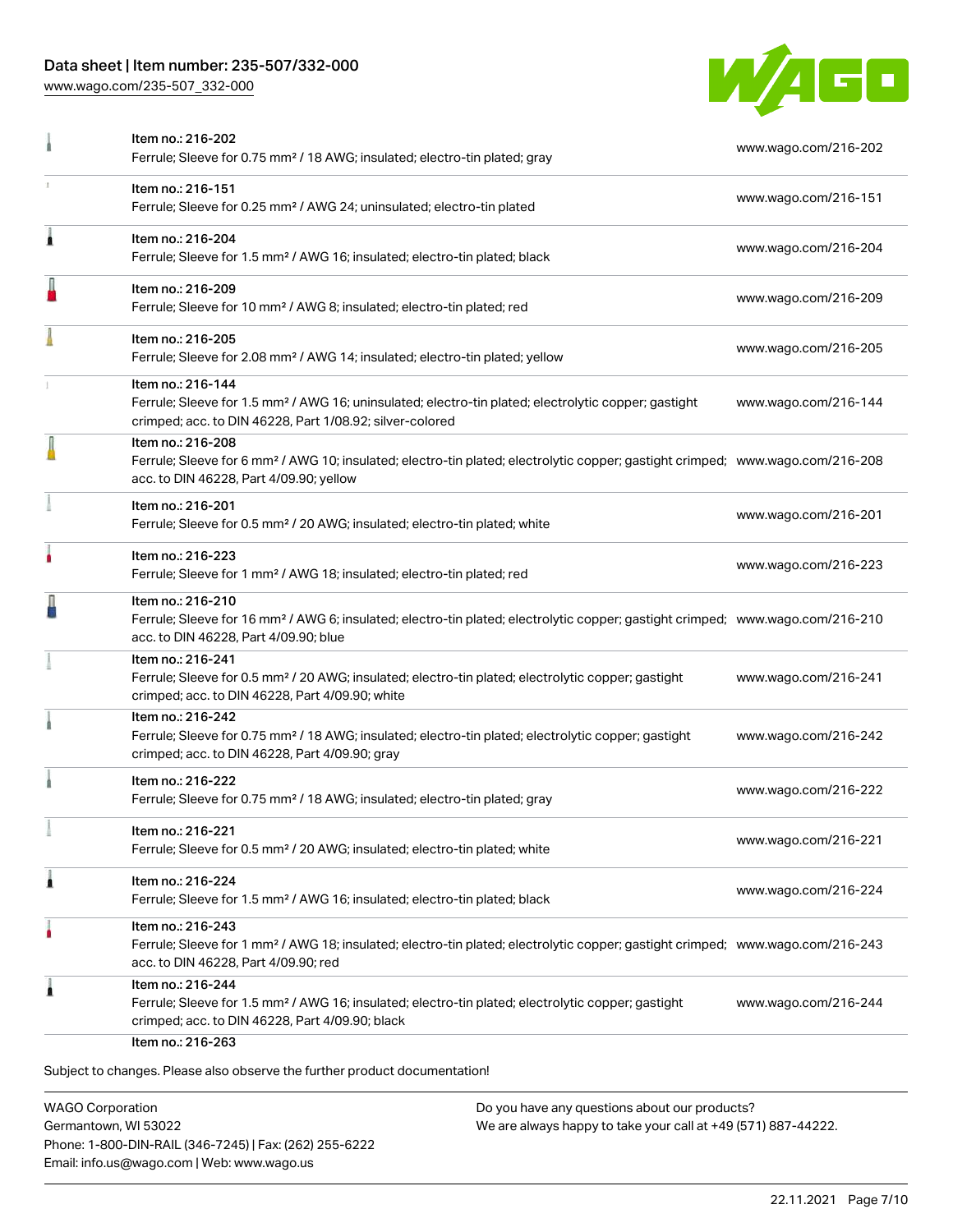[www.wago.com/235-507\\_332-000](http://www.wago.com/235-507_332-000)



|   | Ferrule; Sleeve for 1 mm <sup>2</sup> / AWG 18; insulated; electro-tin plated; electrolytic copper; gastight crimped; www.wago.com/216-263<br>acc. to DIN 46228, Part 4/09.90; red                         |                      |
|---|------------------------------------------------------------------------------------------------------------------------------------------------------------------------------------------------------------|----------------------|
| Å | Item no.: 216-246<br>Ferrule; Sleeve for 2.5 mm <sup>2</sup> / AWG 14; insulated; electro-tin plated; electrolytic copper; gastight<br>crimped; acc. to DIN 46228, Part 4/09.90; blue                      | www.wago.com/216-246 |
| Å | Item no.: 216-266<br>Ferrule; Sleeve for 2.5 mm <sup>2</sup> / AWG 14; insulated; electro-tin plated; electrolytic copper; gastight<br>crimped; acc. to DIN 46228, Part 4/09.90; blue                      | www.wago.com/216-266 |
| Â | Item no.: 216-264<br>Ferrule; Sleeve for 1.5 mm <sup>2</sup> / AWG 16; insulated; electro-tin plated; electrolytic copper; gastight<br>crimped; acc. to DIN 46228, Part 4/09.90; black                     | www.wago.com/216-264 |
| Â | Item no.: 216-284<br>Ferrule; Sleeve for 1.5 mm <sup>2</sup> / AWG 16; insulated; electro-tin plated; electrolytic copper; gastight<br>crimped; acc. to DIN 46228, Part 4/09.90; black                     | www.wago.com/216-284 |
| I | Item no.: 216-286<br>Ferrule; Sleeve for 2.5 mm <sup>2</sup> / AWG 14; insulated; electro-tin plated; electrolytic copper; gastight<br>crimped; acc. to DIN 46228, Part 4/09.90; blue                      | www.wago.com/216-286 |
| I | Item no.: 216-287<br>Ferrule; Sleeve for 4 mm <sup>2</sup> / AWG 12; insulated; electro-tin plated; electrolytic copper; gastight crimped; www.wago.com/216-287<br>acc. to DIN 46228, Part 4/09.90; gray   |                      |
|   | Item no.: 216-262<br>Ferrule; Sleeve for 0.75 mm <sup>2</sup> / 18 AWG; insulated; electro-tin plated; electrolytic copper; gastight<br>crimped; acc. to DIN 46228, Part 4/09.90; gray                     | www.wago.com/216-262 |
|   | Item no.: 216-288<br>Ferrule; Sleeve for 6 mm <sup>2</sup> / AWG 10; insulated; electro-tin plated; electrolytic copper; gastight crimped; www.wago.com/216-288<br>acc. to DIN 46228, Part 4/09.90; yellow |                      |
| ł | Item no.: 216-289<br>Ferrule; Sleeve for 10 mm <sup>2</sup> / AWG 8; insulated; electro-tin plated; electrolytic copper; gastight crimped; www.wago.com/216-289<br>acc. to DIN 46228, Part 4/09.90; red    |                      |
|   | Item no.: 216-301<br>Ferrule; Sleeve for 0.25 mm <sup>2</sup> / AWG 24; insulated; electro-tin plated; yellow                                                                                              | www.wago.com/216-301 |
|   | Item no.: 216-321<br>Ferrule; Sleeve for 0.25 mm <sup>2</sup> / AWG 24; insulated; electro-tin plated; yellow                                                                                              | www.wago.com/216-321 |
|   | Item no.: 216-322<br>Ferrule; Sleeve for 0.34 mm <sup>2</sup> / 22 AWG; insulated; electro-tin plated; green                                                                                               | www.wago.com/216-322 |
| l | Item no.: 216-267<br>Ferrule; Sleeve for 4 mm <sup>2</sup> / AWG 12; insulated; electro-tin plated; electrolytic copper; gastight crimped; www.wago.com/216-267<br>acc. to DIN 46228, Part 4/09.90; gray   |                      |
|   | Item no.: 216-302<br>Ferrule; Sleeve for 0.34 mm <sup>2</sup> / 22 AWG; insulated; electro-tin plated; light turquoise                                                                                     | www.wago.com/216-302 |
|   |                                                                                                                                                                                                            |                      |

Subject to changes. Please also observe the further product documentation!

WAGO Corporation Germantown, WI 53022 Phone: 1-800-DIN-RAIL (346-7245) | Fax: (262) 255-6222 Email: info.us@wago.com | Web: www.wago.us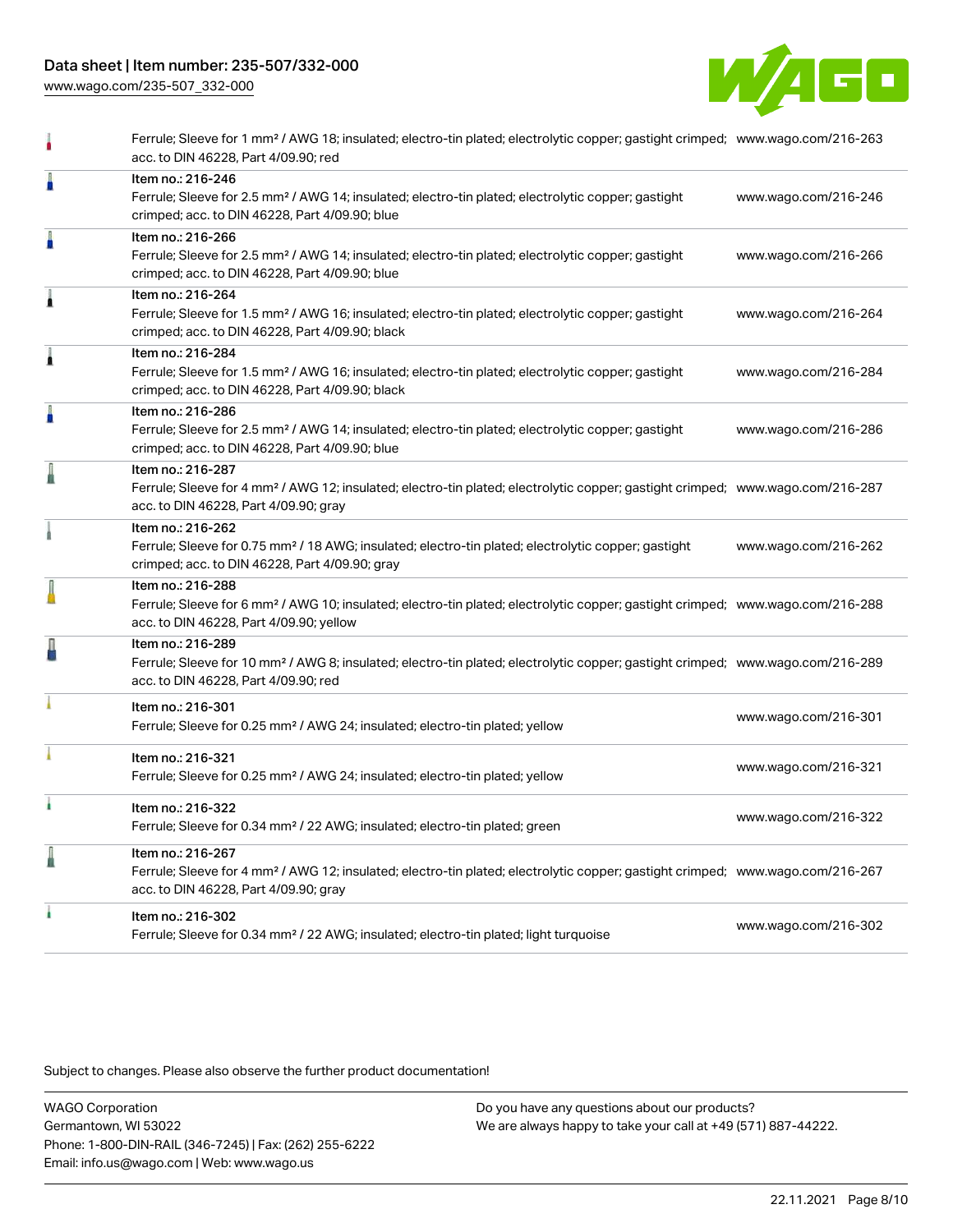

## Downloads Documentation

Additional Information

Technical explanations and political explanations and political explanations and political explanations of political explanations of political explanations of political explanations of political explanations of political e 2.0 MB [Download](https://www.wago.com/global/d/1435602)

#### Installation Notes

#### Conductor termination



Inserting/removing fine-stranded conductors via push-button.



Insert/remove fine-stranded conductors with ferrules via push-button.



Insert solid conductors via push-in termination.

### Installation





Combining 1- and 2-conductor terminal blocks with different pin spacing.

#### **Testing**

Subject to changes. Please also observe the further product documentation!

WAGO Corporation Germantown, WI 53022 Phone: 1-800-DIN-RAIL (346-7245) | Fax: (262) 255-6222 Email: info.us@wago.com | Web: www.wago.us